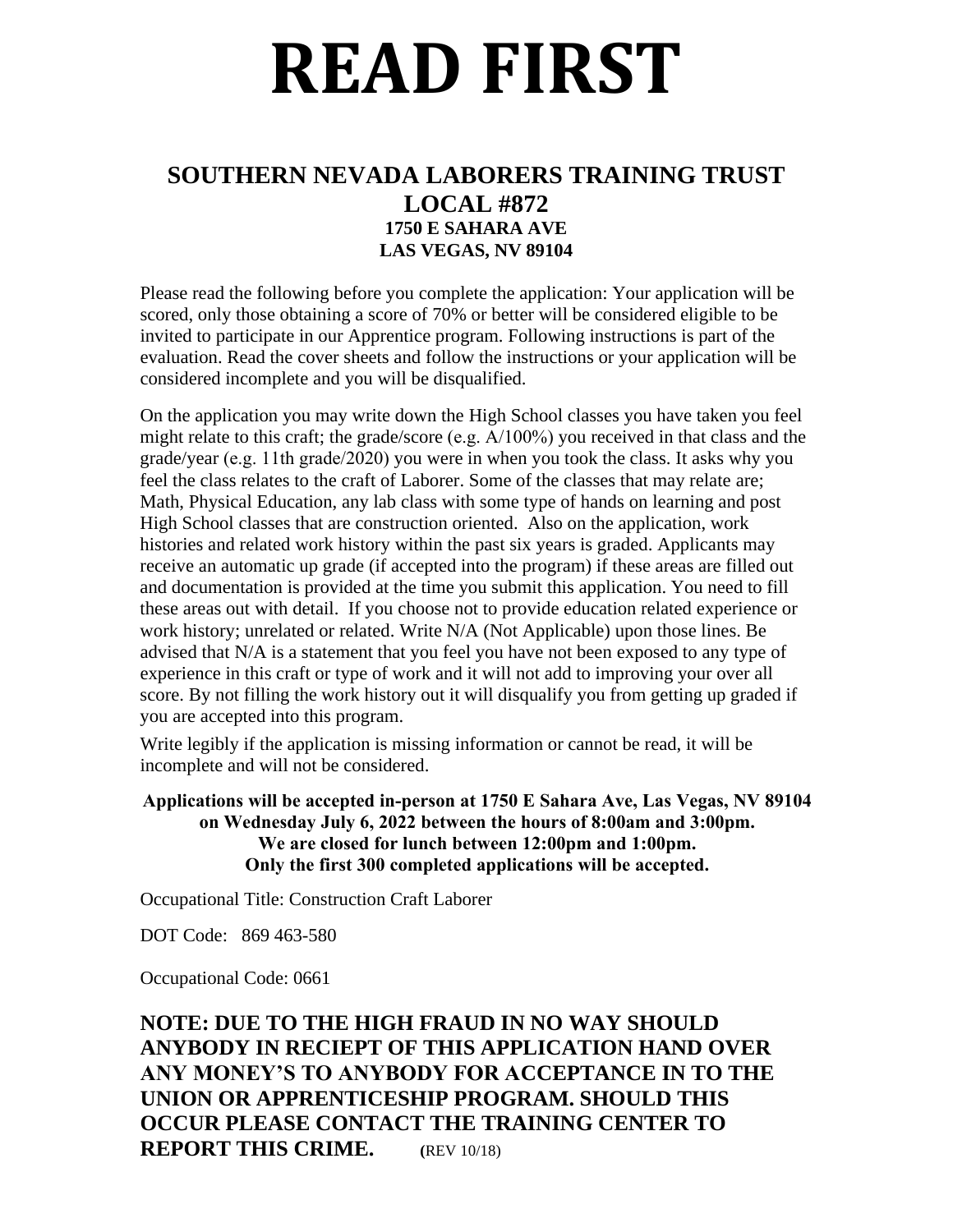#### Occupational Description:

Performs any combination of duties involving highway or building construction, environmental restoration, and tunnel and shaft construction and demolition projects utilizing specialized training and knowledge of craft skills and handling of hazardous materials. Clears and prepares sites, right-of-ways, and foundations for cementations and asphaltic products and structures using hand and power tools such as shovels, rakes gas and diesel powered cutting and compacting equipment so the final site conforms exactly to grade size and location specifications in blueprints or plans.

#### Working conditions and physical demands.

Will be required to work in all types of conditions, which will vary from severe hot to severe cold temperatures. Heights, confined spaces, trenches and sometimes underground. Exposure to dust, dirt, asphalt, concrete, and other building road materials. Very physically challenging. All types of physical labor involved. Must have a strong heart, back and knees for medium to heavy-duty work. Must be able to lift, carry, push, or pull 30 to 100 lbs. should be able to climb, balance, stoop, kneel, crouch, crawl, reach and feel.

### **Applications Must Be Submitted In Person.**

The following must be presented at the time of applying or the application will not be accepted.

- **Copy of Birth certificate \***
- **Copy of Valid Picture I.D \*\***
- **Copy of High School diploma or its equivalent**

#### **We will not make copies; you must provide your own.**

\* Must be at least 18 years old. Apprentices shall enter into and sign the written Apprentice Indenture Agreement.

\*\*Must be a valid US I.D.

# **As of January 1, 2014**

**Applicants accepted into the Apprenticeship program are required to attend and complete an 80-hour safety-training course before becoming employed. Upon completing the 80 hour safety training course, applicants will be required to pay their initiation fee, First time applicants accepted into the program will be required to pay \$214.00, applicants that have previously been accepted into the program but were removed for ANY reason, will be required to pay the FULL initiation fee of \$814.00, upon completing the 80-hour safety training course**

After reading the cover sheets remove them so you are only turning in the application with proper documentation.

**THIS APPLICATION MUST BE PRINTED AND SUBMITTED IN PERSON BY THE APPLICANT ON WEDNESDAY JULY 6, 2022.**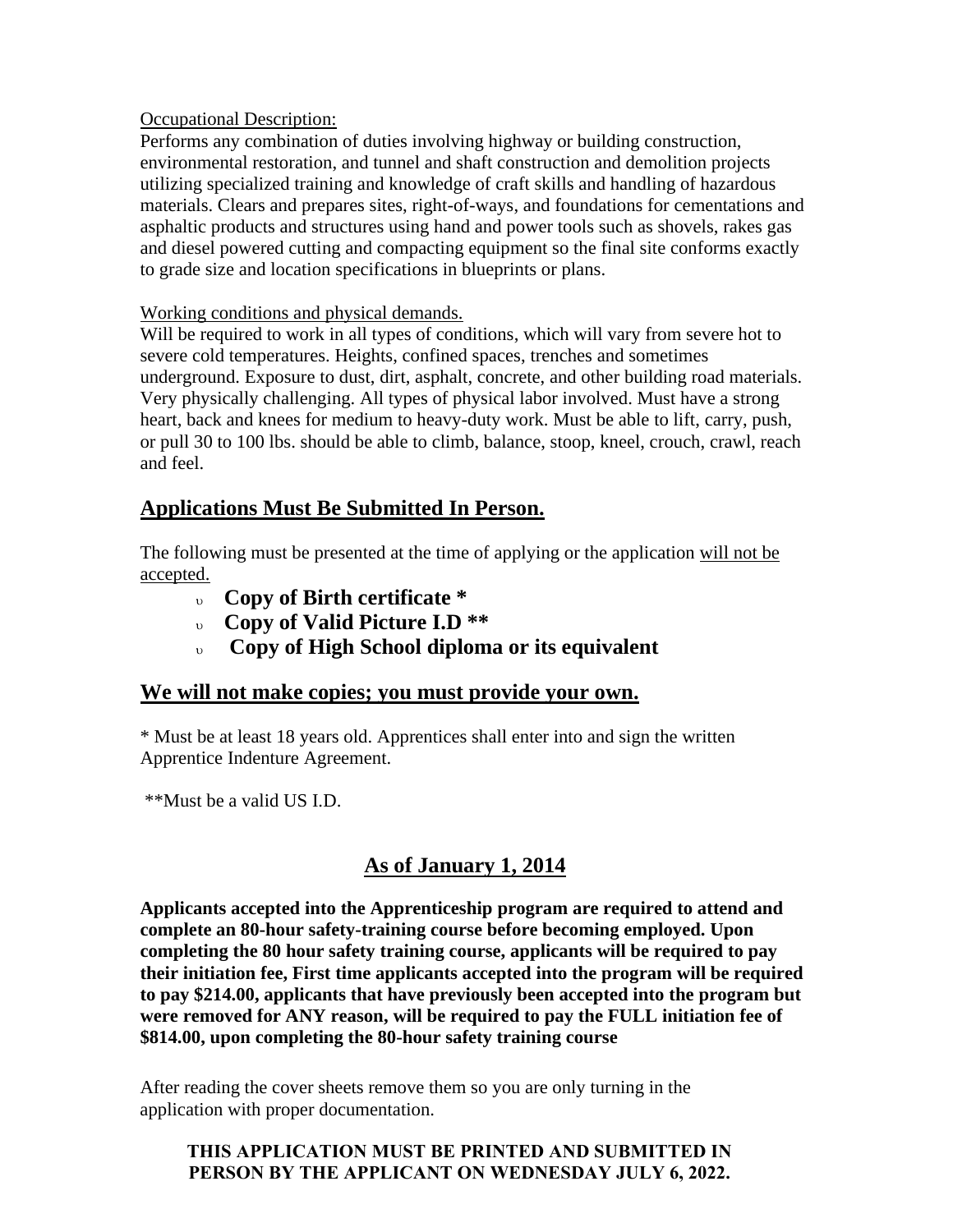#### **LABORERS LOCAL #872 APPRENTICESHIP APPLICATION**

| NAME:                                                                                                                                                                                    |               |                                  |            |
|------------------------------------------------------------------------------------------------------------------------------------------------------------------------------------------|---------------|----------------------------------|------------|
| LAST                                                                                                                                                                                     | <b>FIRST</b>  |                                  | MI         |
|                                                                                                                                                                                          |               |                                  |            |
| NO.                                                                                                                                                                                      | <b>STREET</b> |                                  | APT.       |
| <b>CITY</b><br>Is this the address where you reside? Yes_________ No________                                                                                                             |               | <b>STATE</b>                     | <b>ZIP</b> |
|                                                                                                                                                                                          |               | if no phone, check here ________ |            |
|                                                                                                                                                                                          |               |                                  |            |
| Are you over 17 years old? Yes $\_\_$ No $\_\_$ S.S. #                                                                                                                                   |               |                                  |            |
| In case of emergency contact:<br>Name:                                                                                                                                                   |               | <u>Phone:</u>                    |            |
| Have you read the description of a Construction Craft Laborer? Yes _____ No ____                                                                                                         |               |                                  |            |
| Did you note from the description, or are you otherwise aware of the physical nature of this<br>work? $Yes \_\_No \_\_$                                                                  |               |                                  |            |
| <b>SCHOOL RECORD</b>                                                                                                                                                                     |               |                                  |            |
|                                                                                                                                                                                          |               |                                  |            |
| (Highest grade or level completed)                                                                                                                                                       |               |                                  |            |
| List any classes that you feel might be experience related to this craft and the grade obtained (use<br>back if you need more room).<br>Do you have documentation available? Yes __ No _ |               |                                  |            |
| Class / Grade Year $(s)$                                                                                                                                                                 | Score         | Class / Grade Year (s)           | Score      |
|                                                                                                                                                                                          |               |                                  |            |
|                                                                                                                                                                                          |               |                                  |            |
|                                                                                                                                                                                          |               |                                  |            |
|                                                                                                                                                                                          |               |                                  |            |

Why do you feel these classes relate to this craft?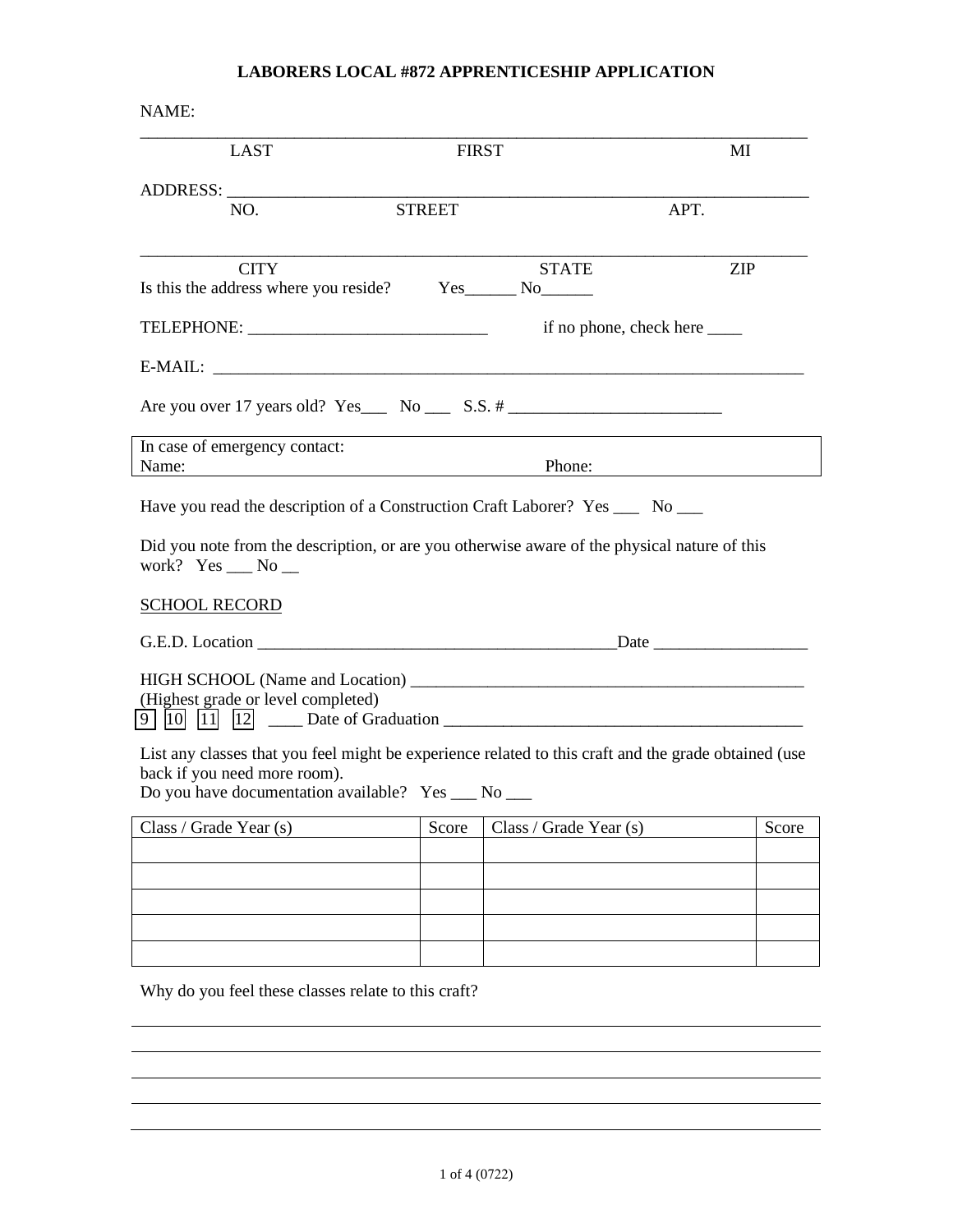| Most Recent Employer:                                                                                                                                                                                                                                                                                  |  |
|--------------------------------------------------------------------------------------------------------------------------------------------------------------------------------------------------------------------------------------------------------------------------------------------------------|--|
|                                                                                                                                                                                                                                                                                                        |  |
|                                                                                                                                                                                                                                                                                                        |  |
| Phone #: $\frac{1}{2}$ = $\frac{1}{2}$ = $\frac{1}{2}$ = $\frac{1}{2}$ = $\frac{1}{2}$ = $\frac{1}{2}$ = $\frac{1}{2}$ = $\frac{1}{2}$ = $\frac{1}{2}$ = $\frac{1}{2}$ = $\frac{1}{2}$ = $\frac{1}{2}$ = $\frac{1}{2}$ = $\frac{1}{2}$ = $\frac{1}{2}$ = $\frac{1}{2}$ = $\frac{1}{2}$ = $\frac{1}{2}$ |  |
|                                                                                                                                                                                                                                                                                                        |  |

Work History: List all the previous employers that you have had within the past 6 years and the duties assigned to you.

\_\_\_\_\_\_\_\_\_\_\_\_\_\_\_\_\_\_\_\_\_\_\_\_\_\_\_\_\_\_\_\_\_\_\_\_\_\_\_\_\_\_\_\_\_\_\_\_\_\_\_\_\_\_\_\_\_\_\_\_\_\_\_\_\_\_\_\_\_\_\_\_\_\_\_\_\_\_

| ັ                    |                      |
|----------------------|----------------------|
| Employer:            | Employer:            |
|                      |                      |
|                      |                      |
| Duties:              | Duties:              |
| Dates of employment: | Dates of employment: |
| Employer:            | Employer:            |
|                      |                      |
| Duties:              | Duties:              |
|                      |                      |
| Dates of employment: | Dates of employment: |
| Employer:            | Employer:            |
|                      |                      |
| Duties:              | Duties:              |
|                      |                      |
| Dates of employment: | Dates of employment: |

If you want to apply for pervious experience you must submit documentation at time of application. If you need more room use the back or submit on separate piece of paper.

Which Employers and what duties did you perform that you feel would relate to this craft?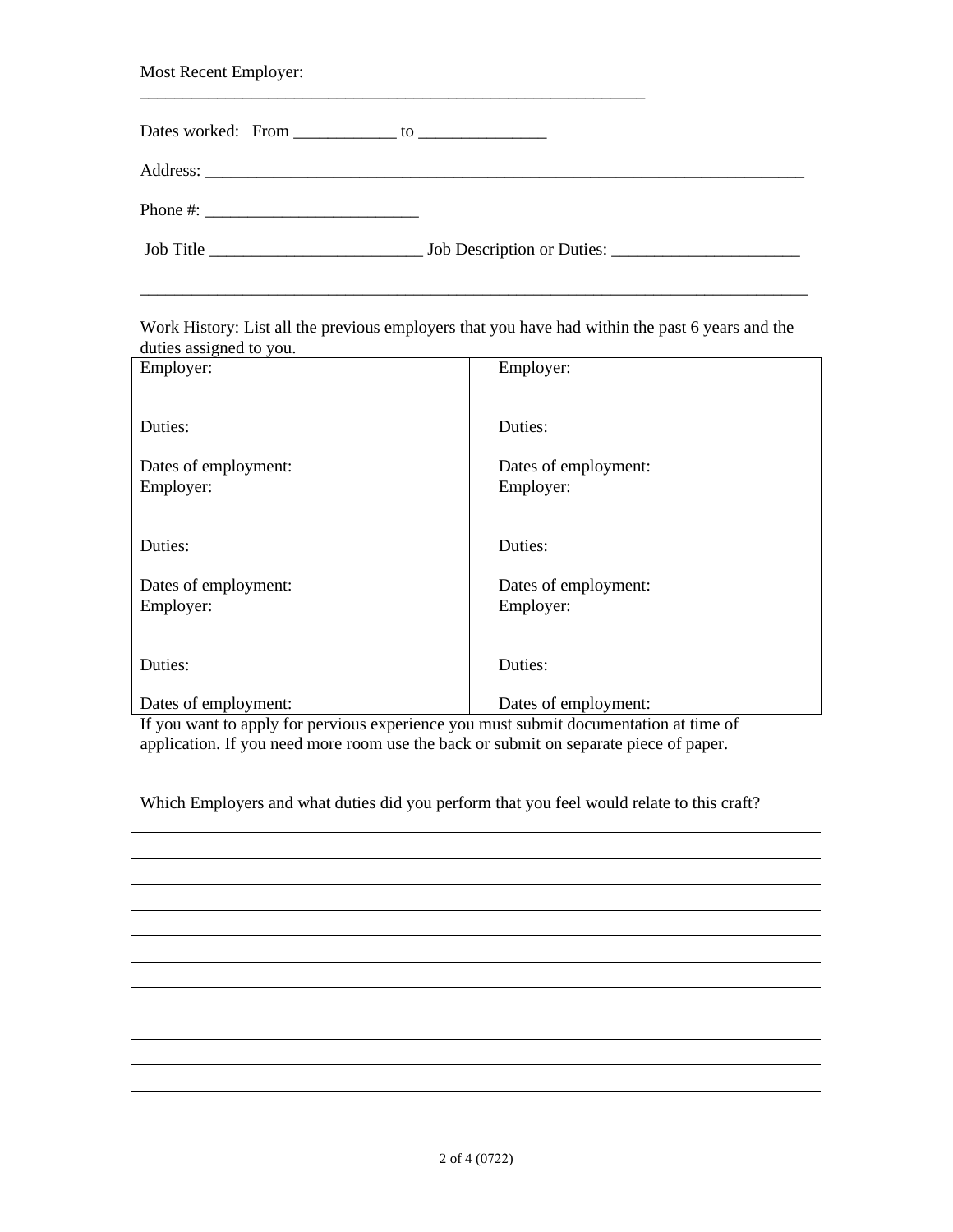We provide equal opportunity to qualified people with disabilities and completing this form is voluntary, but we hope that you will choose to fill it out. If you are applying for the program, any answer you give will be kept private and will not be used against you in any way.

You are considered to have a disability if you have a physical or mental impairment or medical condition that substantially limits a major life activity, or if you have a history or record of such an impairment or medical condition.

Disabilities include, but are not limited to:

- Blindness Cerebral Palsy Multiple Sclerosis (MS)
	-
- 
- 
- 
- 
- 
- 
- 
- 
- Deafness HIV/AIDS Missing limbs or partially missing limbs
- Cancer Schizophrenia Post-Traumatic Stress Disorder (PTSD)
- Diabetes Muscular Dystrophy Obsessive Compulsive Disorder
- Epilepsy Bipolar Disorder Impairments requiring the use of a wheelchair
- Autism Major Depression Intellectual disability (Previously called mental retardation)

#### Please check one of the boxes below:

- $\Box$  Yes, I have a disability (or previously had a disability)
- $\Box$  No, I do not have a disability
- $\Box$  I do not wish to answer

Print your name Date

\_\_\_\_\_\_\_\_\_\_\_\_\_\_\_\_\_\_\_\_\_\_\_\_\_\_\_\_\_\_\_\_\_\_\_\_\_ \_\_\_\_\_\_\_\_\_\_\_\_\_\_\_\_\_\_\_\_\_\_\_\_\_\_